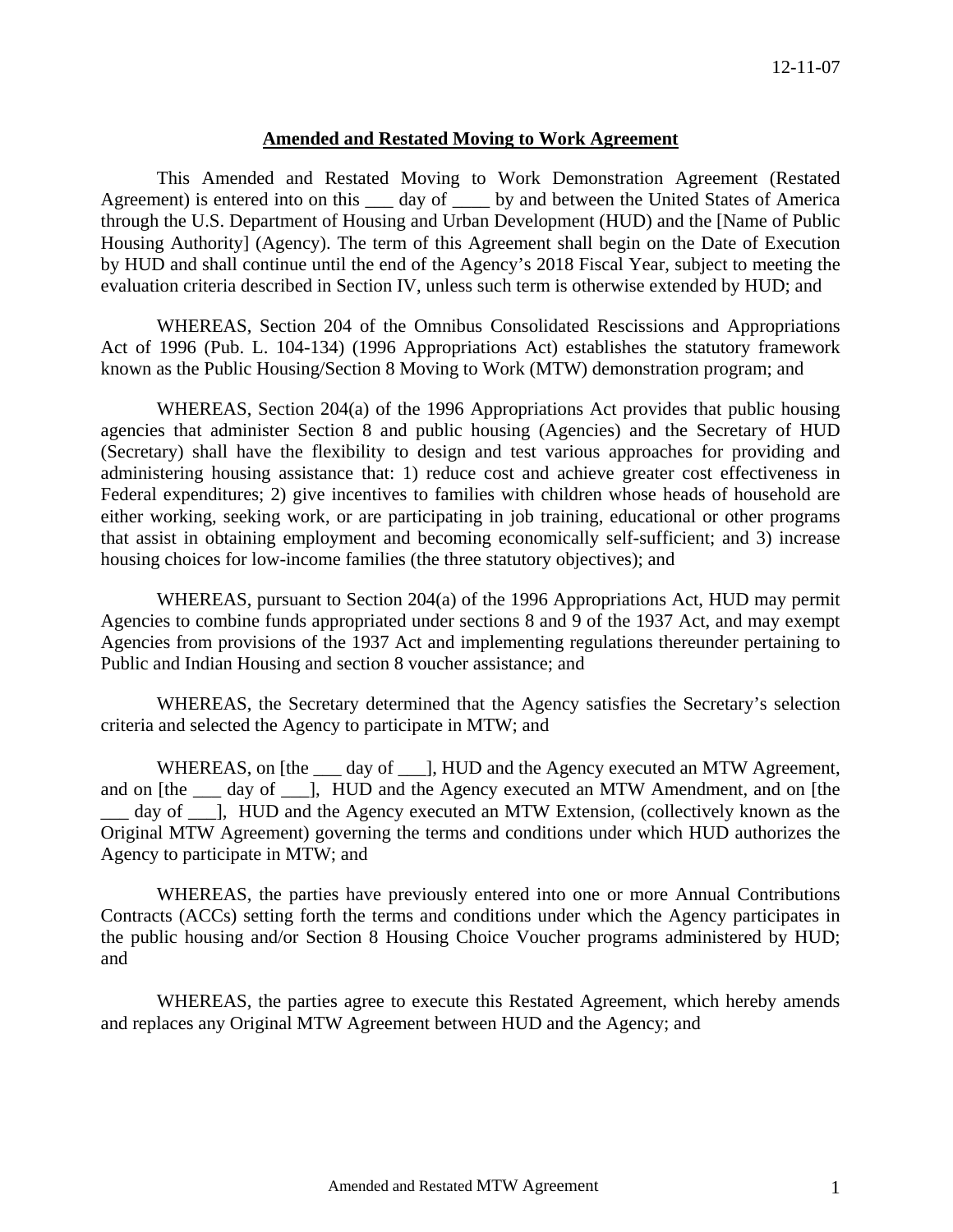WHEREAS, it is a goal of the MTW demonstration to design and test innovative methods of providing housing and delivering services to low-income families in an efficient and cost effective manner, and HUD and the Agency agree to fully cooperate with each other in order to make the demonstration a success;

NOW, THEREFORE, in reliance upon and in consideration of the mutual representations and obligations hereunder, the parties do agree as follows:

## **I. Statutory Authorizations**

- A. This Restated Agreement amends and replaces the Original MTW Agreement between HUD and the Agency. This Restated Agreement waives certain provisions of the United States Housing Act of 1937, as amended (1937 Act), and HUD's implementing requirements and regulations thereunder, as are set forth in the Statement of Authorizations (Attachment C), and the Legacy and Community-Specific Authorizations (Attachment D) only to the extent they are necessary to implement the Agency's Annual MTW Plan. Except as noted in Section I.B. below, this Restated Agreement supersedes the terms and conditions of one or more ACCs between the Agency and HUD, to the extent necessary for the Agency to implement its MTW demonstration initiatives as laid out in the Agency's Annual MTW Plan, as approved by HUD.
- B. Notwithstanding the preceding authority waiving certain provisions of the 1937 Act as necessary to implement the Agency's Annual MTW Plan, the following provisions of the 1937 Act, as otherwise applicable, shall continue to apply to the Agency and/or assistance received pursuant to the 1937 Act:
	- 1. The terms "low-income families" and "very low-income families" shall continue to be defined by reference to Section  $3(b)(2)$  of the 1937 Act (42 U.S.C. §  $1437a(b)(2)$ ;
	- 2. Section 12 of the 1937 Act (42 U.S.C. § 1437j), as amended, shall apply to housing assisted under the demonstration, other than housing assisted solely due to occupancy by families receiving tenant-based assistance; and
	- 3. Section 18 of the 1937 Act (42 U.S.C. § l437p, as amended by Section 1002(d) of Public Law 104-19, Section 201(b)(1) of Public Law 104-134, and Section 201(b) of Public Law 104-202), governing demolition and disposition, shall continue to apply to public housing notwithstanding any use of the housing under MTW.
- C. This Restated Agreement only waives certain provisions of the 1937 Act and its implementing regulations. Other federal, state and local requirements applicable to public housing shall continue to apply notwithstanding any term contained in this Restated Agreement or any Authorization granted thereunder. Accordingly, if any requirement applicable to public housing, outside of the 1937 Act, contains a provision that conflicts or is inconsistent with any authorization granted in this Restated Agreement, the MTW Agency remains subject to the terms of that requirement. Such requirements include, but are not limited to, the following: Appropriations Acts,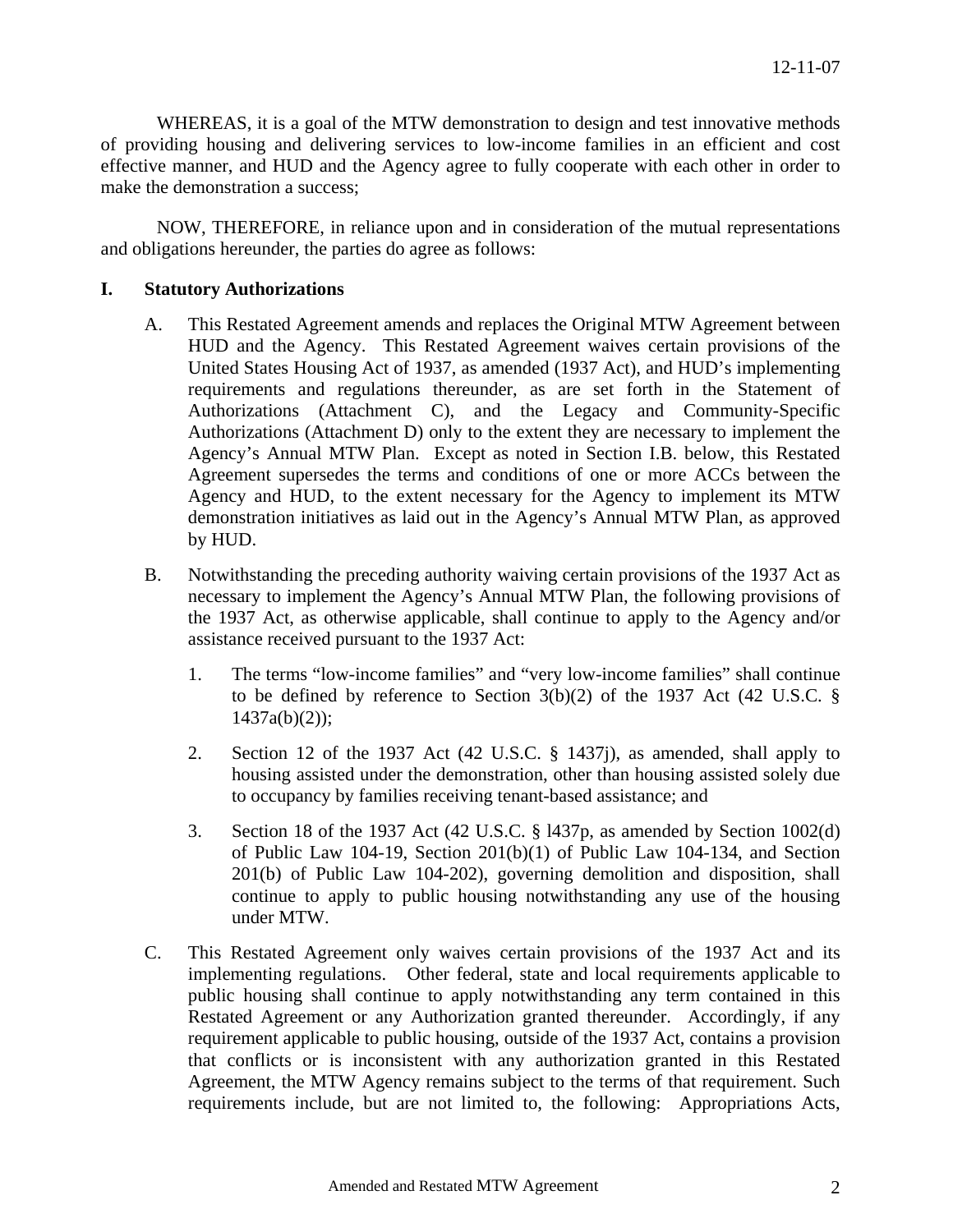competitive HUD notices of funding availability under which the Agency has received an award, state and local laws, Federal statutes other than the 1937 Act, and OMB Circulars and requirements (including regulations promulgated by HUD thereunder in 24 C.F.R. part 85).

- D. The MTW Agency is authorized to conduct activities in accordance with the Statement of Authorizations (Attachment C) and in accordance with the Legacy and Community-Specific Authorizations (Attachment D), as applicable. In the event of a conflict between Attachment C and Attachment D, the authorizations in Attachment D will supersede those in Attachment C.
- E. Notwithstanding any provision set forth in this Restated Agreement, including without limitations, the term of years and all extensions, renewals and options, and the terms set forth herein otherwise, any federal law that amends, modifies, or changes the aforementioned term of years and/or other terms of this Restated Agreement shall supersede this Restated Agreement such that the provisions of the law shall apply as set forth in the law.

# **II. Requirements and Covenants**

- A. The amount of assistance received under sections 8 or 9 of the 1937 Act by an Agency participating in the demonstration shall not be diminished by the Agency's participation in the MTW demonstration.
- B. The Agency agrees that any HUD assistance that the Agency is authorized to use under the MTW demonstration shall be used in accordance with the Agency's Annual MTW Plans, as may be applicable. The Agency hereby certifies that the Agency's governing board has approved this Restated Agreement, and each Annual MTW Plan issued prior to the date hereof, as applicable, and that a copy of each such board approval has been provided to HUD.
- C. The Agency shall hold at least one public hearing per Annual MTW submission, and make the Annual MTW Plan available for public comment for at least thirty (30) days. The Agency agrees to take into account public comments on the program design, including comments from current tenants/participants, to the extent such comments were provided.
- D. The Agency shall: (i) ensure that at least 75 percent of the families assisted are very low-income families, as defined in section 3(b)(2) of the 1937 Act, (ii) assist substantially the same total number of eligible low-income families under MTW, as would have been served absent the demonstration, and (iii) maintain a comparable mix of families by family size, as would have been served or assisted had the amounts not been used under the demonstration.
- E. When providing public housing, the Agency will ensure that it is safe, decent, sanitary, and in good repair, according to an inspection protocol established or approved by the Secretary. This in no way precludes the Agency from modifying its own inspection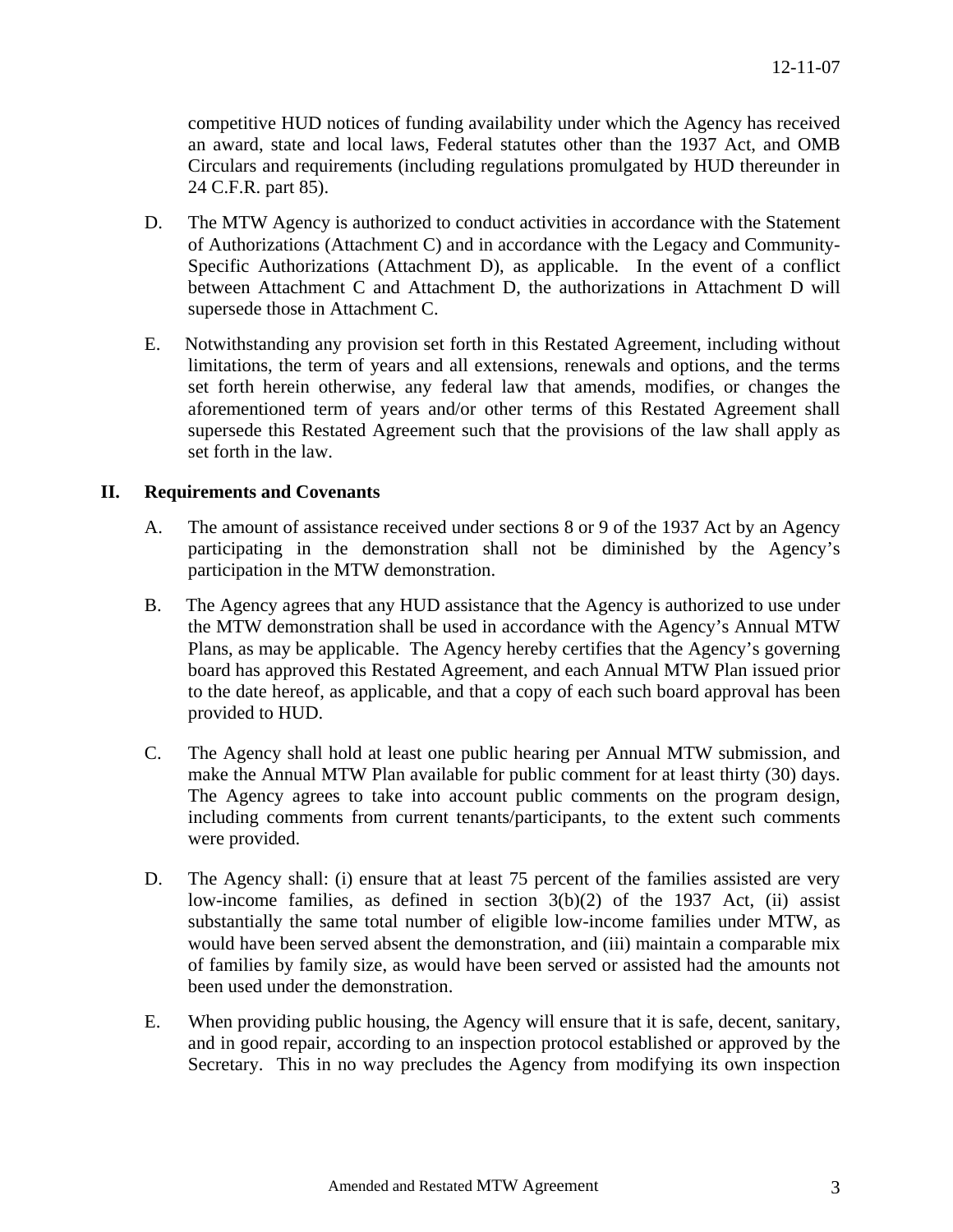protocol as authorized in Attachments C and/or D as long as such protocol meets the housing quality standards established or approved by the Secretary.<sup>[1](#page-3-0)</sup>

- F. The Agency agrees to keep project level budgeting and accounting, report financial statements in the Financial Data Schedule  $(FDS)^2$  $(FDS)^2$ , and abide by project level management reviews and fees. The Agency will conform to OMB Circular A-87 and the HUD definition of reasonable fees as defined in 24 CFR part 990, and HUD's Financial Management Guidebook 7475.1 and Supplement, as they may be amended.
- G. HUD will not score the Agency under HUD's Public Housing Assessment System (PHAS) or HUD's Section Eight Management Assessment Program (SEMAP), or their successor systems, unless the Agency elects to be scored. If the Agency elects to be scored, the agency will continue to be scored for the duration of the demonstration.
- H. The Agency agrees to cooperate fully with HUD and its contractors in the monitoring and evaluation of the MTW demonstration, to keep records, and to submit reports and other information to HUD as described in the Restated Agreement.
- I. The Agency shall comply with the requirements of the National Environmental Policy Act (NEPA) and other related federal laws and authorities identified in 24 C.F.R. Part 50 or Part 58, as applicable.
- J. The Agency will comply with all applicable nondiscrimination and equal opportunity requirements set forth in 24 C.F.R. § 5.105(a), and will administer its programs and activities in a manner affirmatively to further fair housing. In particular, the Agency must make reasonable accommodations needed by applicants and residents and must make units accessible in accordance with the Needs Assessment and Transition Plan as required under Section 504 of the Rehabilitation Act of 1973 and its implementing regulations.
- K. The Agency will comply with the terms of any applicable court orders or Voluntary Compliance Agreements that are in existence or may come into existence during the term of the Agreement. The Agency further agrees that it will cooperate fully with any investigation by the HUD Office of Inspector General or any other investigative and law enforcement agencies of the U.S. Government.
- L. Unless otherwise provided herein, this Restated Agreement does not apply to Section 8 assistance that is required:
	- 1. To meet existing contractual obligations of the Agency to a third party (such as Housing Assistance Payment contracts with owners under the Agency's Section 8 Housing Choice Voucher program);
	- 2. For payments to other public housing authorities under Section 8 portability billing procedures; or

 $\overline{a}$ 

<span id="page-3-0"></span> $<sup>1</sup>$  Agencies are still subject to state and local building codes, and housing codes, and state and local public housing law</sup> on inspections.

<span id="page-3-1"></span> $2^2$  The Agency agrees to comply with FDS submission requirements, including the requirement to submit project level financial data in the FDS.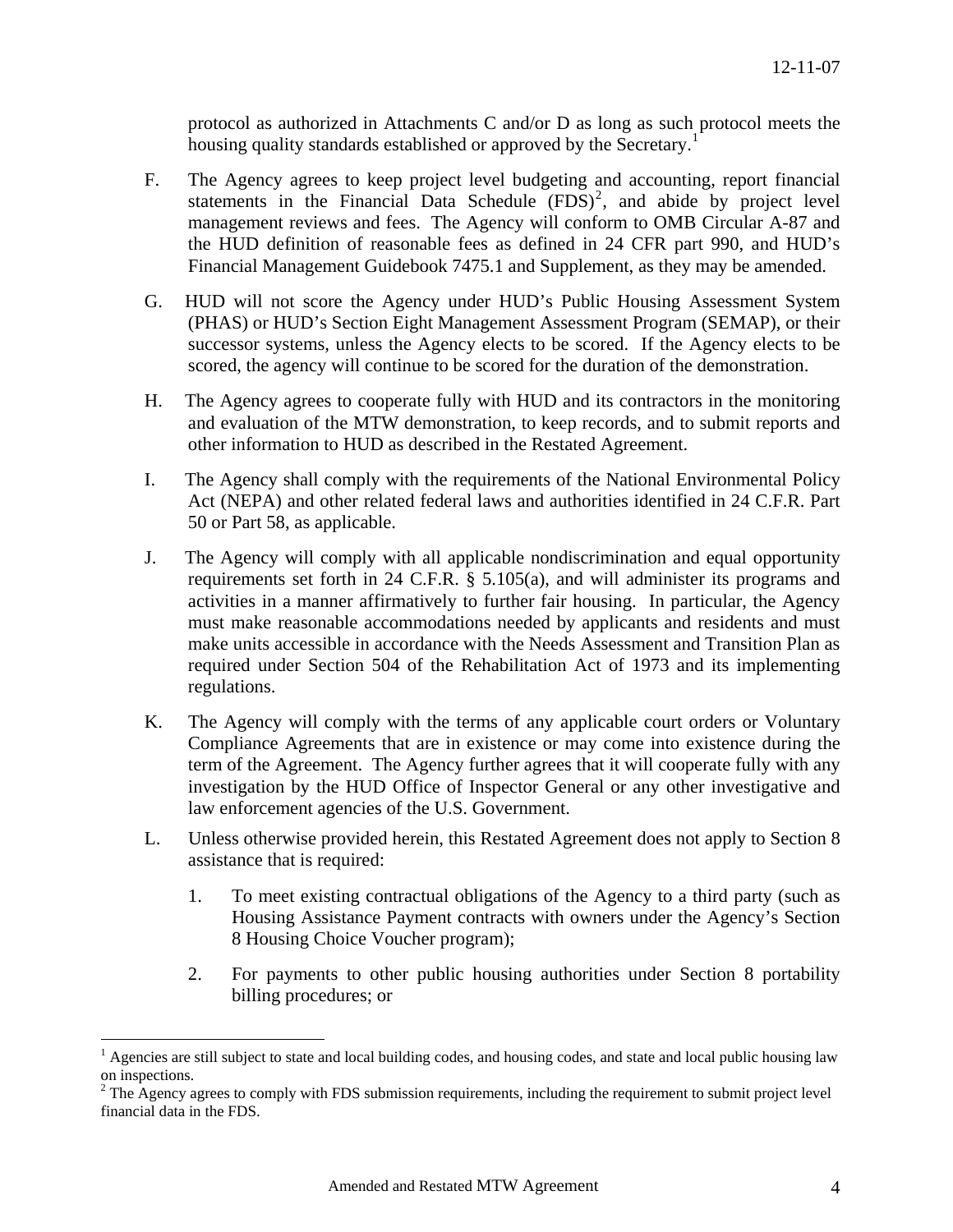3. To meet particular purposes for which HUD has expressly committed the assistance to the Agency.

The aforementioned covenants made by the Agency are not exclusive, as the Agency must also comply with all requirements applicable to public housing other than both those provisions of the 1937 Act, as amended from time to time, and its implementing regulations specifically waived by the Authorizations contained in this Restated Agreement.

# **III. Rent Reform Initiatives**

The Agency shall establish a reasonable rent policy that is designed to encourage employment and self-sufficiency by participating families, consistent with the purpose of this demonstration. In developing its rent policy, the Agency must adopt a policy for addressing hardship cases. To meet the Department's purposes of evaluating the MTW demonstration, Agencies may randomly assign new participants into the MTW group, which will provide an alternate program/rent structure, and into a control group, which will continue to operate under the 1937 Act requirements, and collect useful participant data at the point of random assignment.

# **IV. Evaluation**

- A. HUD will consider the following criteria when evaluating whether this Agency shall continue in the MTW Demonstration:
	- 1. The Agency is in compliance with this Restated Agreement.
	- 2. The Annual MTW Plans and Reports have been satisfactorily completed and submitted in a timely manner, consistent with this Restated Agreement; and
	- 3. The Agency has demonstrated, through the Annual MTW Plan and Report, that it has used its MTW designation (i.e., engaged in MTW Activities), as set forth in Section 204 of the 1996 Appropriations Act.
- B. If, after the evaluation during FY 2011 and FY 2014, HUD determines that the Agency fails to meet the above criteria, HUD can terminate this Restated Agreement.

## **V. Amendments and Continuation of Activities**

A. Amendment of this Restated Agreement. This Restated Agreement may be further amended upon mutual agreement of the Agency and HUD. Proposed amendments by the Agency to the Restated Agreement shall be submitted in writing to HUD's Office of Public and Indian Housing, or its successor, only after the Agency has conducted a public hearing, considered comments from the hearing in drafting the proposed amendment, and obtained an approval from the Agency's Board of Commissioners or Directors, as applicable. HUD will respond to the Agency in writing to either approve and execute or disapprove the amendment request. The Statement of Authorizations (Attachment C) may be unilaterally amended by HUD only in order to add to the existing authorizations. The Legacy and Community-Specific Authorizations (Attachment D) may be amended upon mutual agreement between HUD and the Agency. In the event of a conflict between Attachment C and Attachment D, the authorizations in Attachment D supersede the authorizations in Attachment C.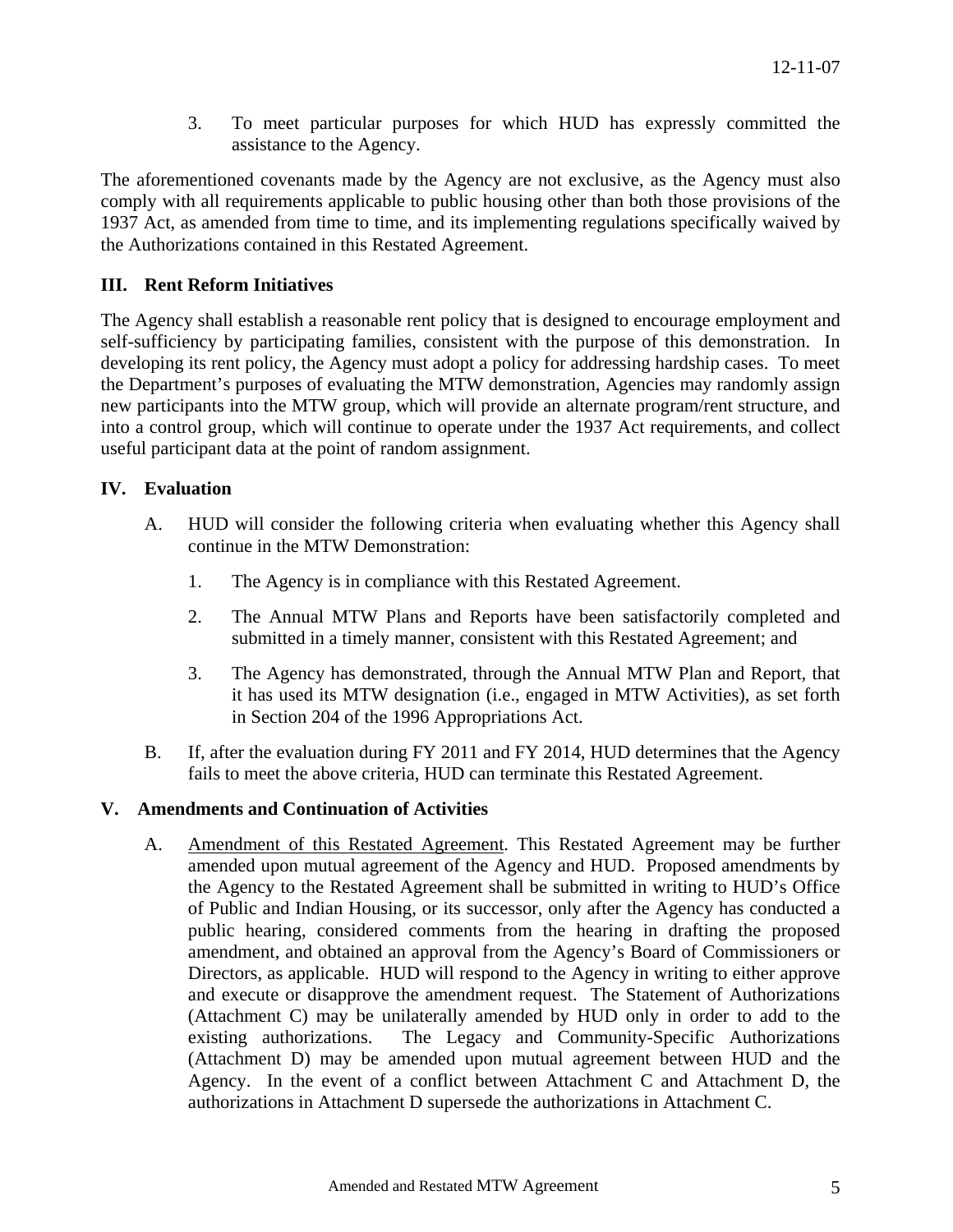B. Amendment of the Annual MTW Plan. Amendments to the Annual MTW Plan only need to be made if the proposed MTW activity falls outside the scope of the HUDapproved Annual MTW Plan. An MTW activity is defined as an activity that an Agency participating in the MTW demonstration is authorized to undertake only by means of invoking an authorization included in Attachment C or Attachment D of this Restated Agreement, as opposed to an activity that a non-MTW agency could undertake pursuant to the conventional public housing and Section 8 Housing Choice Voucher programs' statutory and regulatory requirements. Proposed amendments by the Agency to the Annual MTW Plan shall be submitted in writing to HUD's Office of Public and Indian Housing, or its successor, only after the Agency has conducted a public hearing, considered comments from the hearing in drafting the proposed amendment, and obtained an approval from the Agency's Board of Commissioners or Directors, as applicable. HUD will respond in writing to either approve or disapprove the amendment request.

The letter requesting any amendment to the Annual MTW Plan should include the following information in relation to the proposed MTW Activity:

- 1. Description of the proposed activity;
- 2. Description of how the activity relates to at least one of the three statutory objectives;
- 3. Identification and discussion of the anticipated impact of the proposed MTW activity on the stated objective;
- 4. Description of the baselines and benchmarks that the Agency will use to measure the performance and progress of the MTW activities;
- 5. Description of the data collection process and metrics the Agency will use to measure how this activity will achieve one or more of the MTW statutory objectives; and
- 6. The specific provision of the 1937 Act or regulation that is waived under MTW that authorized the Agency to make this change, when applicable.
- C. Continuation of Activities.
	- 1. Not later than one year prior to expiration of this Restated Agreement, the Agency shall submit a transition plan to HUD. It is the Agency's responsibility to plan in such a manner that it will be able to end all features of the MTW Plan upon expiration of the Agreement, as HUD cannot guarantee that it will be able to extend any features of the Plan. The transition plan shall describe plans for phasing out of such authorizations/features. The plan shall also include any proposals of authorizations/features of the Restated Agreement that the Agency wishes to continue beyond the expiration of the Restated Agreement. The Agency shall specify the proposed duration, and shall provide justification for extension of such authorization/features. HUD will respond to the Agency in writing in a timely manner. Only authorizations/features specifically approved for extension shall continue beyond the term of the MTW Restated Agreement.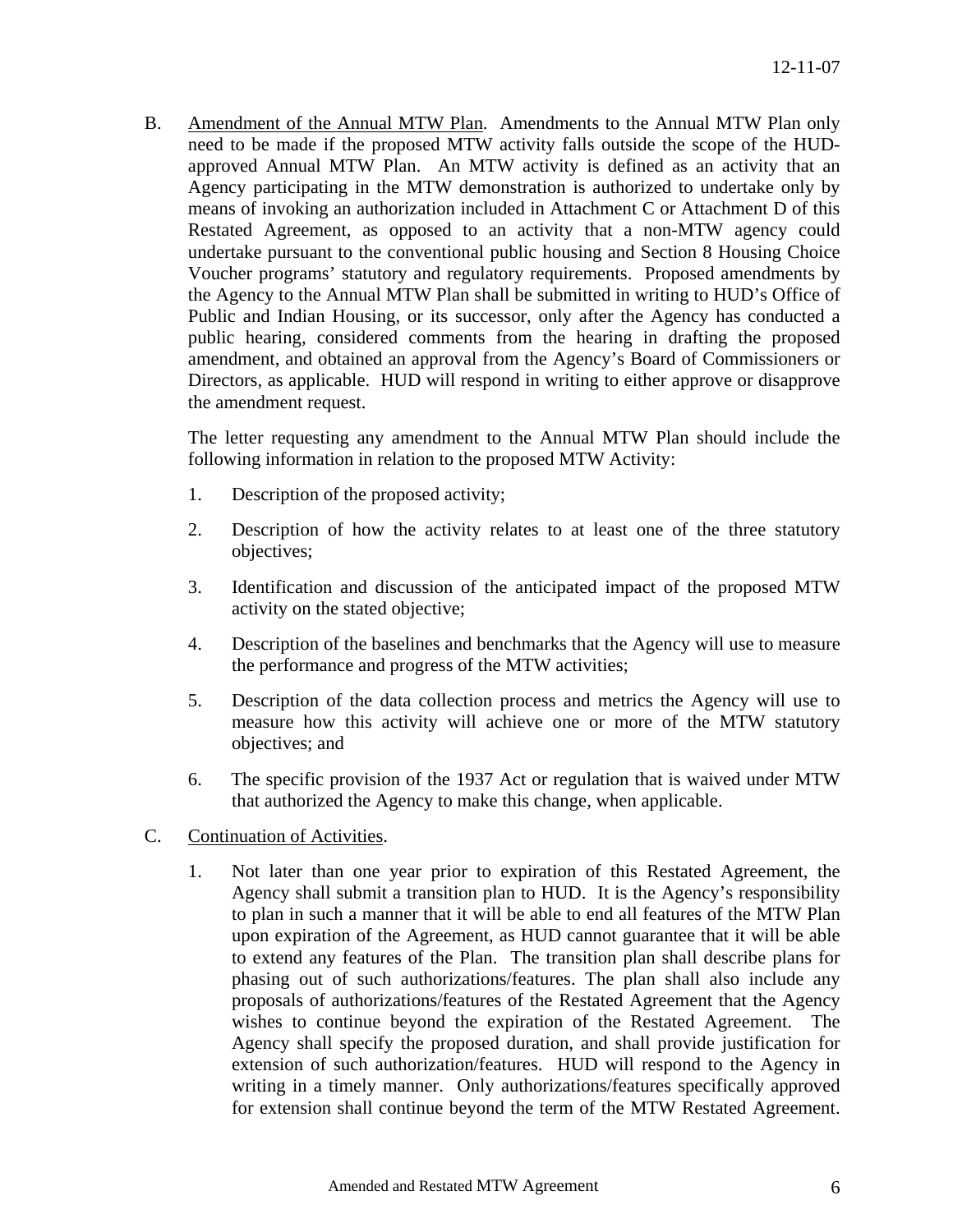The extended features shall remain in effect only for the duration and in the manner specified in the approved transition plan.

2. HUD will review and respond to timely-submitted transition plans within 75 days or they are deemed approved. To the extent that HUD has questions or feedback within this 75-day period, HUD will transmit such information within a sufficient time period for the Agency to respond and for HUD to approve a transition plan within 75 days of submission of the plan.

## **VI. Funding**

- A. Funding Methodology. During the term of the MTW demonstration, HUD will provide the Agency with public housing operating subsidies, and modernization or capital funds (including development and replacement housing factor funds), and with tenantbased Section 8 assistance, as provided in Attachment A. If the Agency's Attachment A does not describe the funding methodology for any of these funding streams, the Agency's funding will be calculated according to standard HUD calculations of Agency benefits.
- B. Funding Disbursements. The Agency will receive its public housing operating subsidy and Section 8 tenant-based funding in accordance with the following calculation and disbursement requirements:
	- 1. Operating Fund subsidies
		- a. HUD shall calculate the allocation of Operating Fund subsidies to the Agency in accordance with Attachment A.
		- b. The Agency may use these funds for any eligible activity permissible under Section  $9(e)(1)$  of the 1937 Act or, if the Agency proposes to use the funding as part of a block grant in its Annual MTW Plan, it may use these funds for any eligible activity permissible under Section 8(o), 9(d)(1) and 9(e)(1) consistent with this MTW Restated Agreement.
	- 2. Capital Funds and Other Grants
		- a. HUD shall calculate the allocation of Capital Fund grants (including replacement housing factor fund grants) to the Agency in accordance with Attachment A. Capital Funds will be disbursed in accordance with standard HUD procedures for the disbursement of public housing Capital Fund Grants.
			- (i) In requisitioning grant funds, the Agency will not be required to provide line item detail, but will request the funds using a single MTW line item; provided however, that the Agency may not accelerate draw downs of funds in order to fund reserves.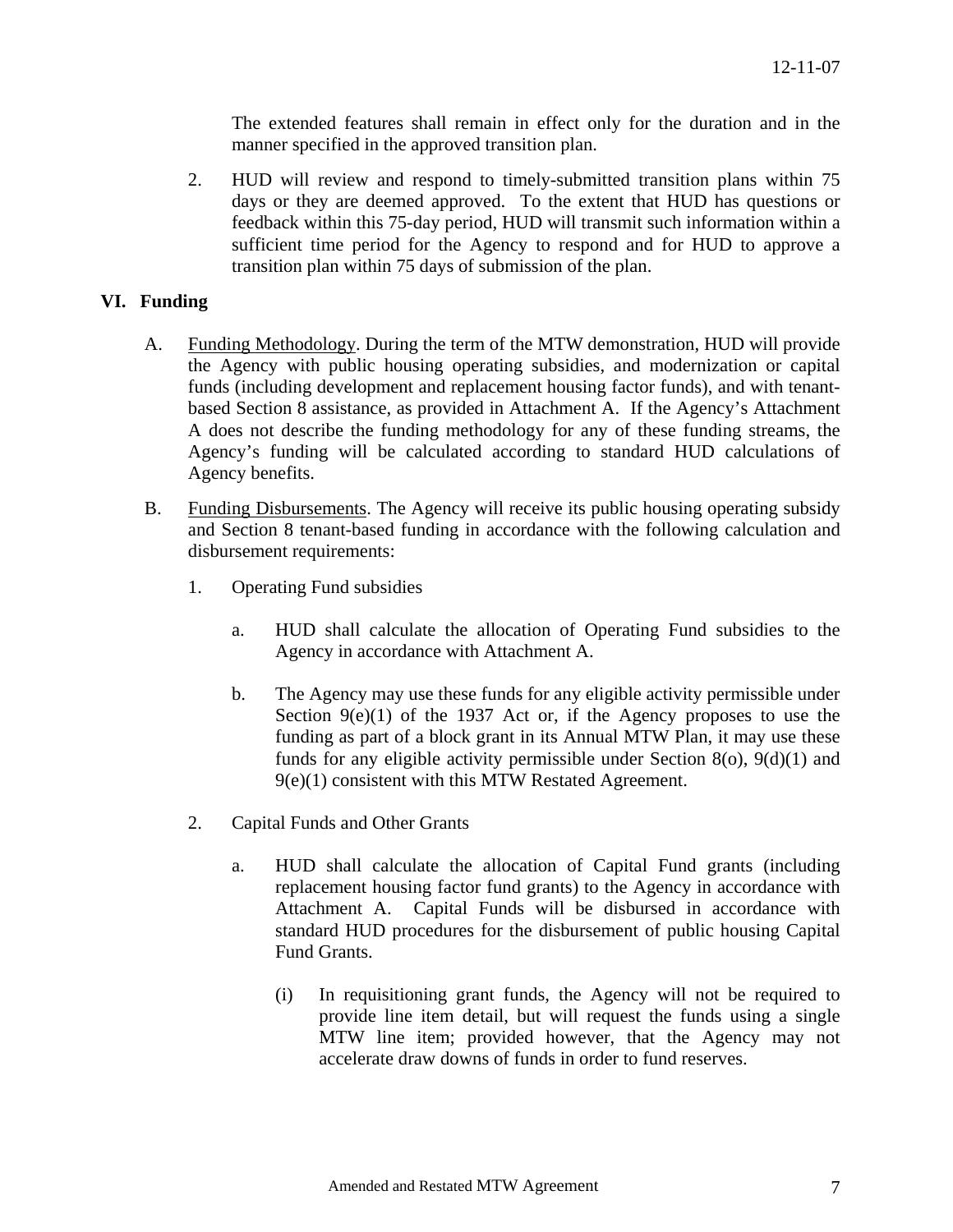- (ii) The Agency may use these funds for any eligible activity permissible under Section  $9(d)(1)$  of the 1937 Act, or if the Agency proposes to use the funding as part of a block grant in its Annual MTW Plan, it may use these funds for any eligible activity permissible under Section 8(o), 9(d)(1) and 9(e)(1) consistent with this MTW Restated Agreement.
- (iii) The Agency is subject to the requirements of Section 9(j) of the 1937 Act with respect to its Capital Fund Grants.
- b. Section 8 Tenant-Based Assistance
	- (i) HUD shall calculate the allocation of Section 8 Housing Choice Voucher funding to the Agency in accordance with Attachment A.
	- (ii) The Agency may use tenant-based Section 8 funds included in the MTW block grant for any eligible activity permissible under Section 8(o) of the 1937 Act or, if the Agency proposes to use the funding as part of a block grant in its Annual MTW Plan, it may use the funds for any eligible activity permissible under Section 8(o), 9(d)(1) and 9(e)(1) consistent with this MTW Restated Agreement.
- c. The Agency may submit for HUD consideration and approval alternative schedules for disbursement of public housing operating subsidy and Section 8 tenant-based funding to reduce the number of transactions and to address the time lag between making Housing Assistance Payments (HAP) for the large number of Section 8 participants from other jurisdictions (portables) and reimbursement by those jurisdictions. An Agency's request for consideration and approval of an alternative schedule for disbursement shall be subject to certain administrative limitations, such as only one request will be allowed per year.

## **VII. Administrative Responsibilities**

- A. Annual MTW Planning and Reporting.
	- 1. Annual MTW Plans
		- a. If the Agency has ten percent or more of its housing stock in MTW, the Agency will prepare and submit an Annual MTW Plan, in accordance with Attachment B, or equivalent HUD form as approved by OMB, in lieu of the Five (5) year and Annual Plans required by Section 5A of the 1937 Act.
		- b. If the Agency has less than ten percent of its housing stock in MTW, the Agency will continue to complete the Five-Year and Annual Plans required by Section 5A of the 1937 Act. The Agency will also complete a Supplemental Annual MTW Plan, based on Attachment B, or equivalent HUD form as approved by OMB. Only information not included in either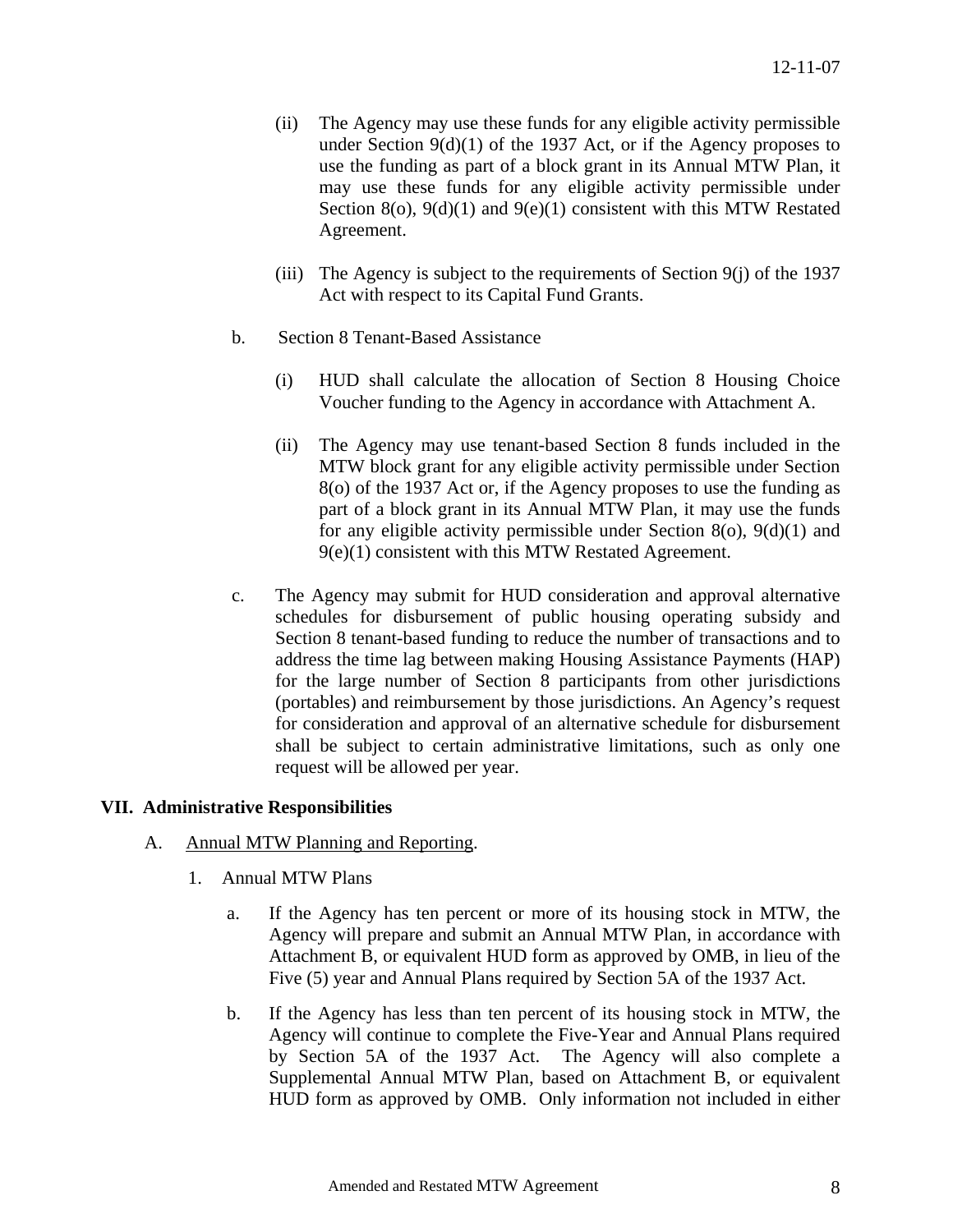the Five-Year Plan or the Annual Plan will need to be included in the Supplemental Annual MTW Plan (herein also referred to as the Annual MTW Plan).

- c. Three (3) copies of the Annual MTW Plan shall be submitted to HUD: one copy will be provided to HUD Headquarters in hard-copy, one copy to HUD Headquarters in electronic format (i.e., PDF, or Word), and one copy to the Agency's local HUD Field Office.
- d. The Annual MTW Plan is due not later than seventy-five (75) days prior to the start of the Agency's fiscal year, unless otherwise approved by HUD, except in the first year of this Restated Agreement the Agency may submit an amendment to its MTW Plan if it wants to implement initiatives prior to the due date of the subsequent MTW Plan.
- e. Attachment B of this Restated Agreement, or equivalent HUD form as approved by OMB, provides a detailed description of the required elements of the Annual MTW Plan.
- f. The Annual MTW Plan will be submitted to HUD only after:
	- (i) The Agency has provided for citizen participation through public hearing and other appropriate means and is approved by the Board of Commissioners or Directors, as applicable, and
	- (ii) The Agency has taken into account public comments on the program design, including comments from current tenants/participants, to the extent such comments were provided. To document the foregoing, the Agency will submit with the Annual MTW Plan documentation that at least one public hearing was held, that the Plan was available for public comment for at least thirty (30) days, and that the Agency took no less than fifteen (15) days between the public hearing and the approval of the Plan by the Board of Commissioners or Board of Directors in order to incorporate any public comments into the Annual MTW Plan. The Agency will submit these documents to HUD in accordance with Attachment B, or equivalent HUD form as approved by OMB, and will keep these documents on file for HUD review.
- g. HUD shall notify the Agency in writing if HUD objects to any provisions or information therein. When the Agency submits its Annual MTW Plan seventy-five (75) days in advance of its fiscal year, HUD will respond to the Agency within seventy-five (75) days. If HUD does not respond to the Agency within seventy-five (75) days after an on-time receipt of the Agency's Annual MTW Plan, the Agency's Annual MTW Plan is approved and the Agency is authorized to implement that Plan. If HUD does not receive the Agency's Annual MTW Plan seventy-five (75) days before the beginning of the Agency's fiscal year, the Agency's Annual MTW Plan is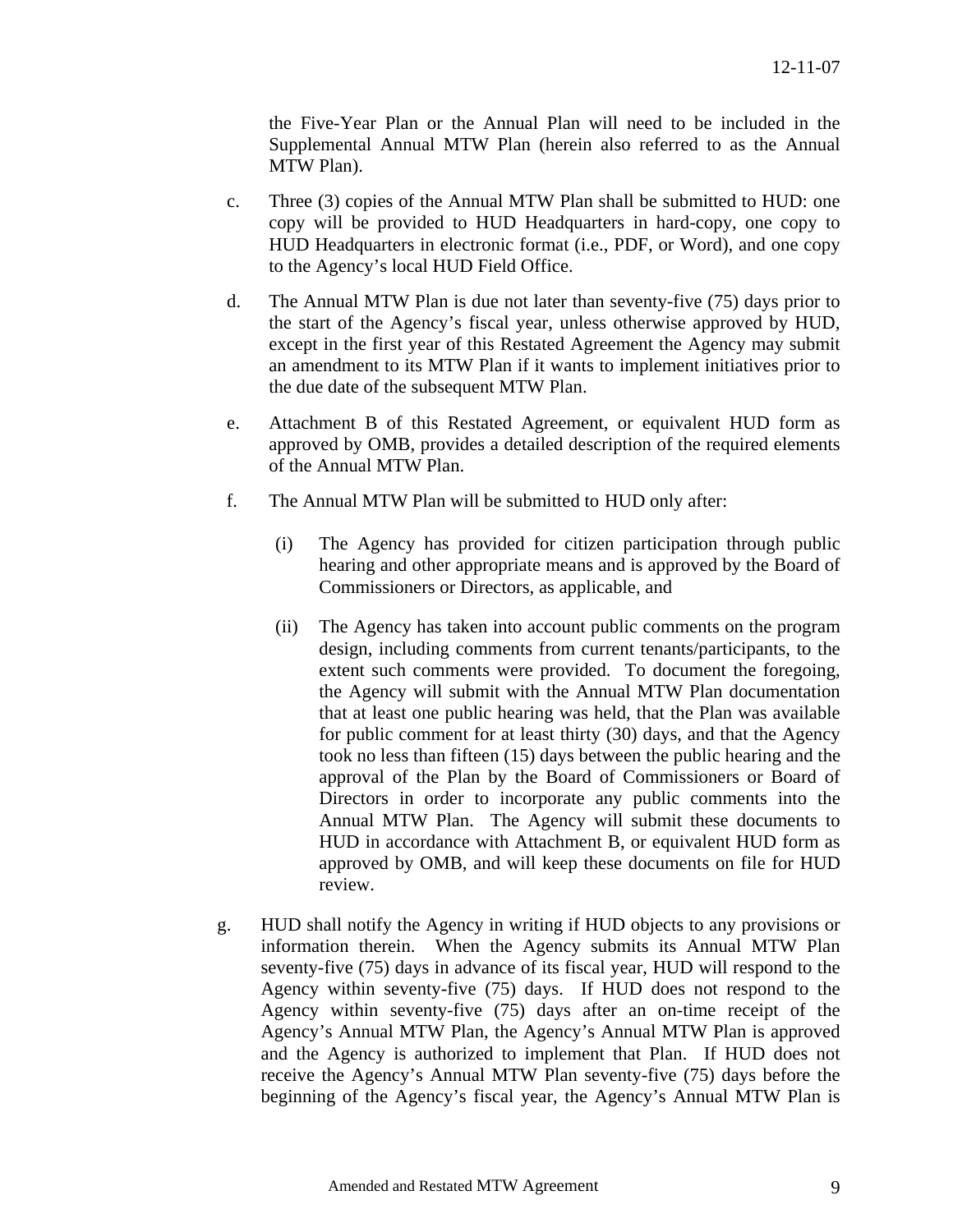not approved until HUD responds. Reasons that HUD may object to a provision or information in the Annual MTW Plan include, but are not limited to, the following:

- (i) The information required in Attachment B, or equivalent HUD form as approved by OMB, is not provided or is deemed insufficient;
- (ii) The Agency's planned MTW activities are not permissible under MTW Authority or are inconsistent with requirements outside the 19[3](#page-9-0)7  $Act^3$ ;
- (iii) The Agency's planned MTW activities do not have a clear connection to the statutory goal of the MTW demonstration, which is to provide Agencies with the flexibility to design and test various approaches for providing and administering housing assistance that: (a) reduce cost and achieves greater cost effectiveness in Federal expenditures; (b) give incentives to families with children whose heads of household are either working, seeking work, or are participating in job training, educational or other programs that assist in obtaining employment and becoming economically self-sufficient; and (c) increase housing choices for low-income families; or
- (iv) There are other good cause factors, such as material misrepresentation, in the submission.
- h. Once HUD approves an MTW Activity, the activity shall remain approved as long as it is included in the Agency's Annual MTW Plan submissions subsequent to the initial approval of the MTW Activity. The approval shall remain in effect until such time as the Agency proposes to modify the activity, initiative, or program.
- 2. Annual MTW Reports

 $\overline{a}$ 

- a. The Agency will prepare Annual MTW Reports, which will compare the Agency's activities with its Annual MTW Plan. The Annual MTW Report will provide the information necessary for HUD to assess the Agency's activities, in both regular operations and in activities authorized by MTW.
- b. Three (3) copies of the Annual MTW Report shall be submitted to HUD: one copy will be provided to HUD Headquarters in hard-copy, one copy to HUD Headquarters in electronic format (i.e., PDF, or Word), and one copy to the Agency's local HUD Field Office.
- c. The Annual MTW Report will be submitted to HUD for its review annually, no later than ninety (90) days after the end of the Agency's fiscal year.

<span id="page-9-0"></span> $3$  Even if HUD approves a MTW Plan that is inconsistent with an external requirement, such as a state law requirement, the Agency is still subject to the external requirement.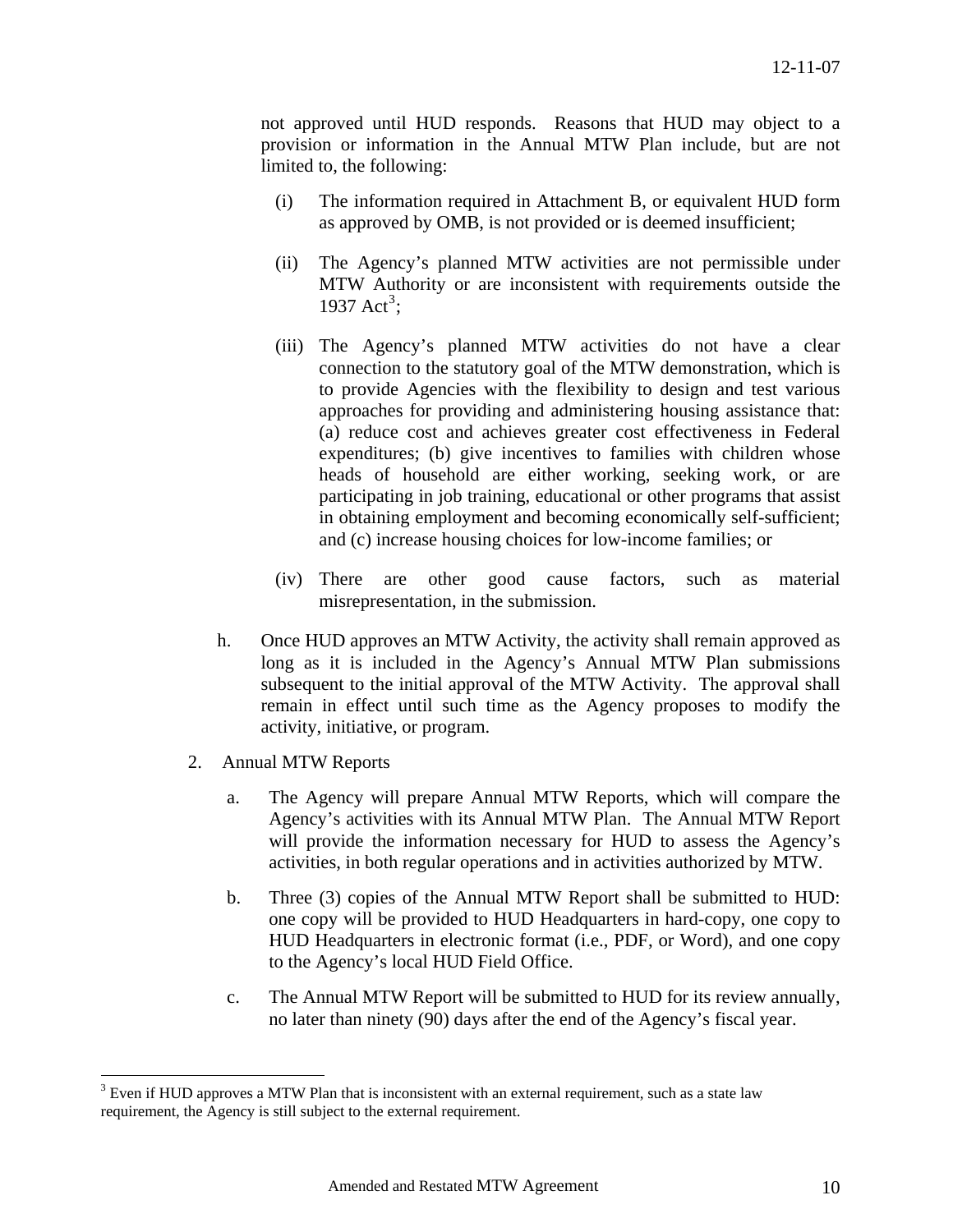- d. Attachment B of this Restated Agreement, or equivalent HUD form as approved by OMB, provides a detailed description of the required elements of the Annual MTW Report.
- e. HUD shall notify the Agency in writing if HUD requires additional information or clarifications to the information provided in the Annual MTW Report.
- f. All HUD forms and other reporting mechanisms required by this Restated Agreement, including any required certifications, will, where appropriate, be included in either the Annual MTW Plan or the Annual MTW Report.
- 3. HUD reserves the right to request, and the Agency agrees to provide, any information required by law or required for sound administration of the public housing and Section 8 Housing Choice Voucher programs.
- B. Other Data Submission Requirements.
	- 1. The Agency will submit HUD-50058 data and/or HUD-50058 MTW (or their replacement forms) data to HUD's Public and Indian Housing Information Center (PIC) system, or its successor. (Note that the use of the HUD-50058 MTW form is restricted to the MTW agencies that have implemented MTW Activities that prevent use of the standard 50058 form.) These submissions will be in compliance with HUD's 50058 and/or 50058 MTW submission requirements for MTW public housing authorities. The Agency will maintain current building and unit information in the development module of the PIC Inventory Management System (IMS).
	- 2. The Agency will provide basic data about the Agency (e.g., address, phone number, e-mail address, etc.) to HUD through the PIC/IMS system, or its successor system.
	- 3. The Agency will complete an annual audit pursuant to the Office of Management and Budget (OMB) Circular A-133 (including the Compliance Supplement, as determined by the auditor to be relevant to MTW). The A-133 Audit must be submitted to HUD in accordance with HUD regulations; a separate copy of the most recently completed audit must be submitted to the Office of Public Housing Investments, or its successor Headquarters Office responsible for national oversight of the MTW demonstration.
	- 4. The Agency will provide data to HUD through FDS, or its successor system, as required by the Public Housing Assessment System (PHAS) regulations and procedures as they may be amended.
	- 5. The Agency will provide HUD with an electronic version of the Admissions and Continued Occupancy Policy and Administrative Plan upon HUD's request.
	- 6. The Agency will provide HUD with a Performance and Evaluation Report for Capital Fund activities not included in the MTW Block Grant by including this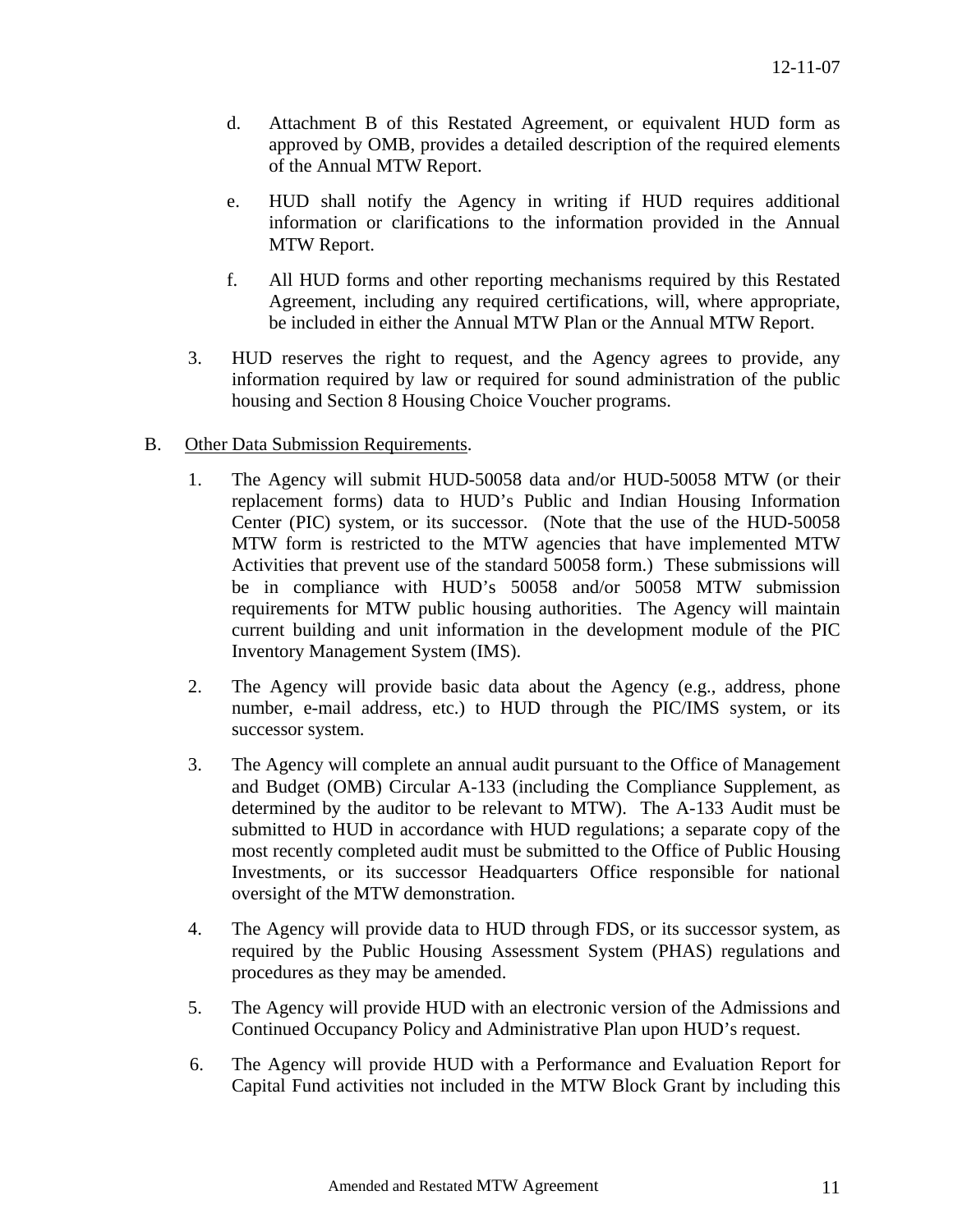as a supplement to Attachment B, or equivalent HUD form as approved by OMB.

In addition to the reporting requirements listed above, the Agency is required to comply with any and all HUD reporting requirements that are not specifically waived by HUD.

- C. Annual MTW Monitoring Site Visit. HUD and/or its contractors will conduct at least one formal Site Visit to the Agency each year. The purpose of these visits will be to confirm reported Agency activities, to review the status and effectiveness of the Agency's MTW strategies, and to identify and resolve outstanding MTW related issues. The Agency shall give HUD and/or its contractors unimpeded access to all requested sources of information including access to files, access to units, and an opportunity to interview Agency staff and assisted residents.
- D. Single Point of Contact. HUD and the Agency shall each appoint a liaison as a single point of contact in implementing the Restated Agreement.

## **VIII. Termination and Default**

- A. If the Agency violates this Restated Agreement, HUD is authorized to take any corrective or remedial action described in this Article VIII for Agency default. HUD will give the Agency written notice of any default. The Agency will have the opportunity to cure such default within 30 days of the date of said notice, or to demonstrate within said time period, by submitting substantial evidence satisfactory to HUD, that it is not in default. If the default is not susceptible to being cured within said 30 day period, the Agency will demonstrate, to HUD's satisfaction, that the Agency has taken actions necessary to cure the default and that the default is curable within 90 days from the date of the default notice. Additionally, the Agency must covenant to prosecute such cure diligently and complete such cure within the 90 day period, unless HUD, in its sole judgment, determines that immediate action is necessary, and therefore has discretion to institute the remedies under Section VIII.C. of this Restated Agreement.
- B. The following are reasons that HUD may declare the Agency in default of this Restated Agreement:
	- 1. The Agency has not corrected HUD identified performance deficiencies within a reasonable period of time;
	- 2. Material misrepresentation in the application process that led to the Original MTW Agreement or this current Restated Agreement;
	- 3. Use of funds subject to this Restated Agreement for a purpose other than as authorized by this Restated Agreement;
	- 4. Material noncompliance with legislative, regulatory, or other requirements applicable to this Restated Agreement;
	- 5. Material breach of this Restated Agreement; and/or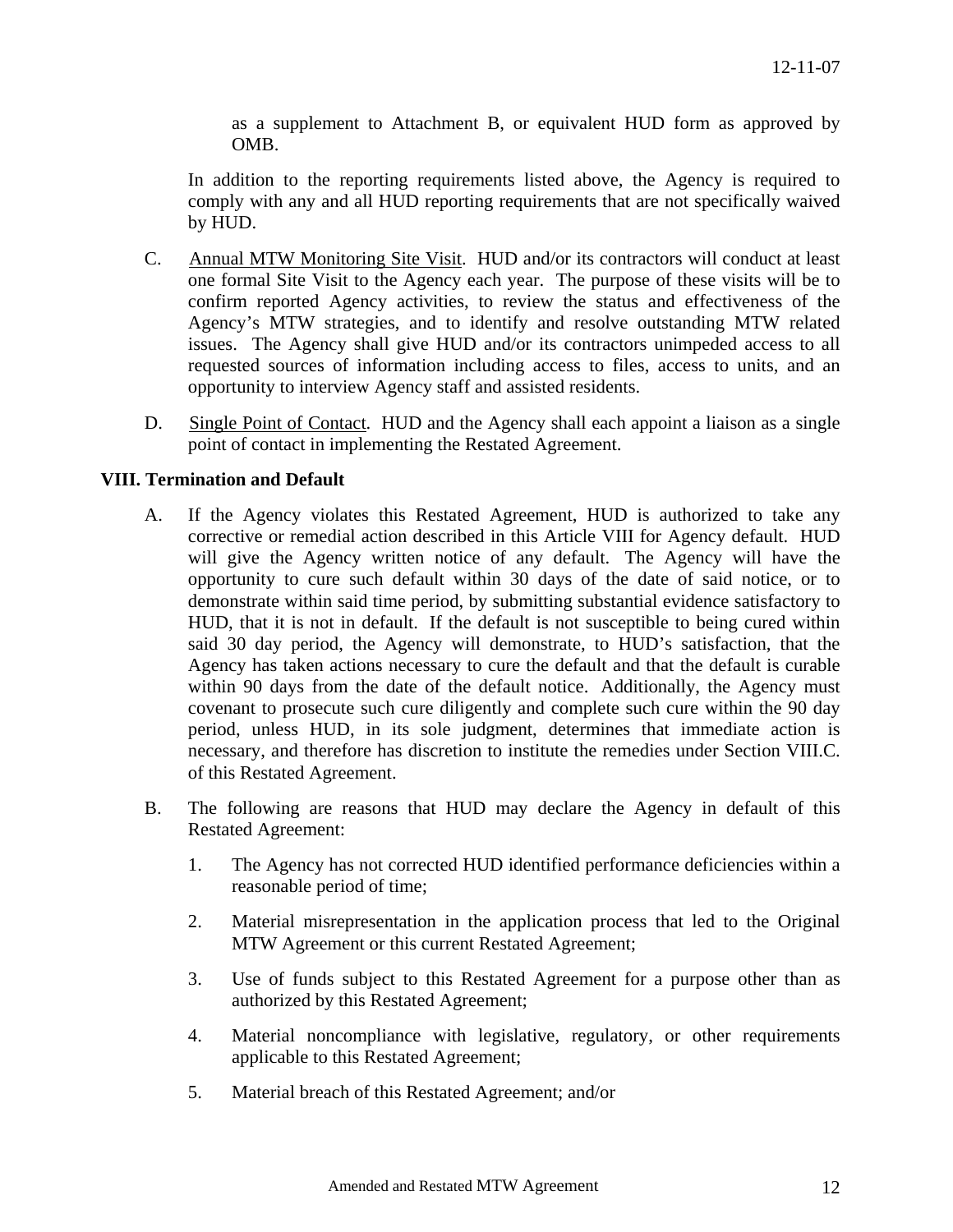- 6. Material misrepresentation in the Annual MTW Plan or Report submission by the Agency.
- C. If the Agency is in default, HUD may, among other remedies, undertake any one or all of the following remedies:
	- 1. Suspend payment or reimbursement for any MTW activities affected;
	- 2. Suspend the Agency's authority to make draws or receive or use funds for affected activities;
	- 3. Change the method of payment to the Agency;
	- 4. Require additional reporting by the Agency on the deficient areas and the steps being taken to address the deficiencies;
	- 5. Require the Agency to prepare and follow a HUD-approved schedule of actions and/or a management plan for properly completing the activities approved under this Restated Agreement;
	- 6. Suspend the MTW waiver authorization for the affected activities;
	- 7. Prohibit payment or reimbursement for any MTW Activities affected by the default;
	- 8. Require reimbursement by the Agency to HUD for amounts used in violation of this Restated Agreement;
	- 9. Reduce/offset the Agency's future funding;
	- 10. Terminate this Restated Agreement and require the Agency to transition out of MTW;
	- 11. Take any other corrective or remedial action legally available; and/or
	- 12. Implement administrative or judicial receivership of part or all of the Agency.
- D. The Agency may choose to terminate this Restated Agreement at any time. Upon HUD's receipt of written notification from the Agency and a copy of a board resolution approving termination, termination will be effective. The Agency will then begin to transition out of MTW, and will work with HUD to establish an orderly phase-out of MTW activities, consistent with Section IV C of this Restated Agreement.